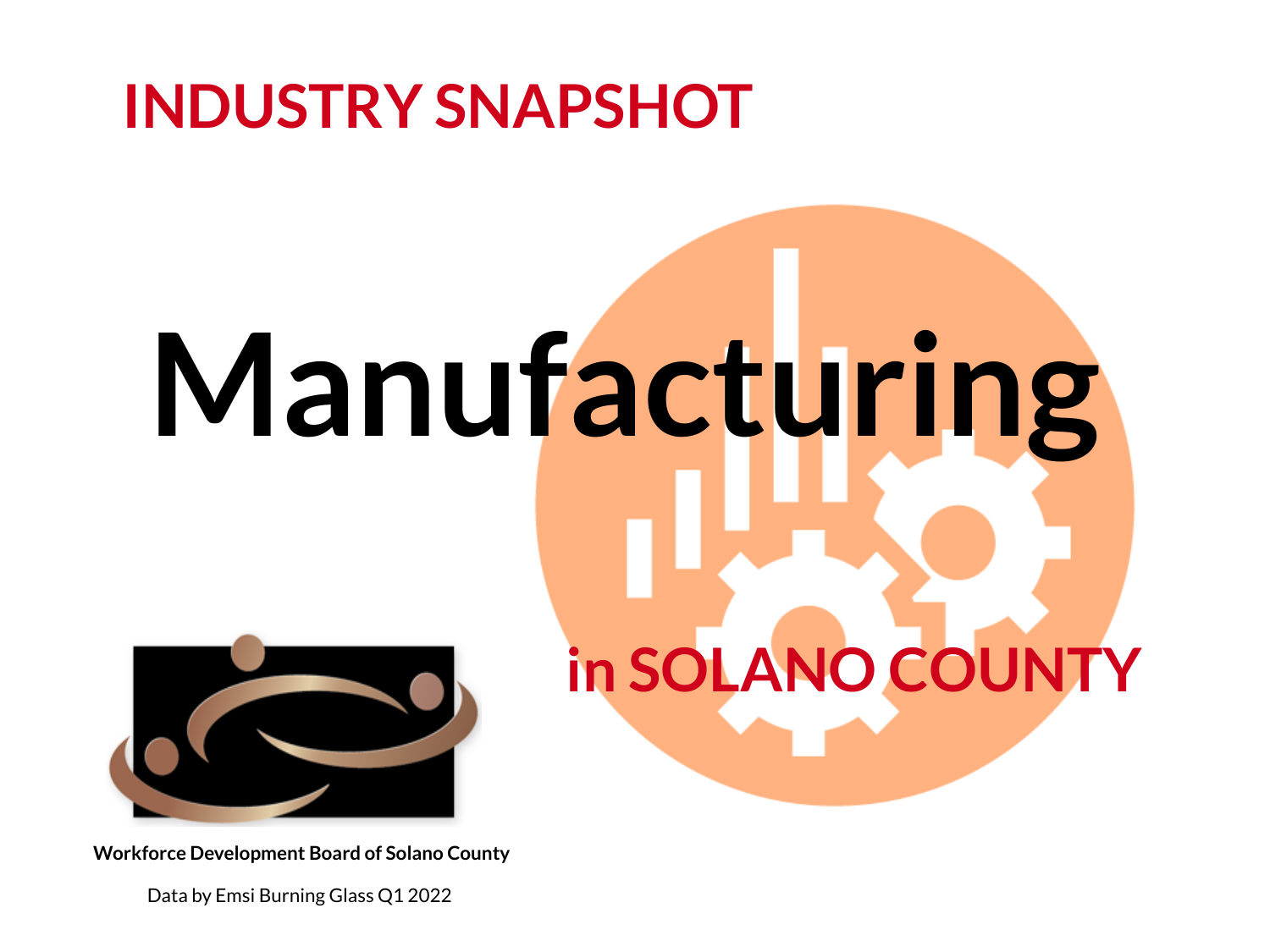# **Industry Snapshotfor Manufacturing**





**Jobs (2020) % Change (2021-2026)**

**Avg. Earnings Per Job (2020)**

The City of Vacaville's commitment to a California Biomanufacturing Center could improve the Manufacturing Industry footprint greatly.



- *Manufacturing isthe 5th Largest Industry in Solano County and ranks 3rd in Industry Earningsin Solano County.*
- The Manufacturing Industry produces Food, Beverages, Building Materials, Pharmaceutical & Chemical products, just to name a few.
- 

*Gross Regional Product - Grossregional product is a monetary measure of the market value of all final goods and services produced in a region orsubdivision of a country in a period of time.*